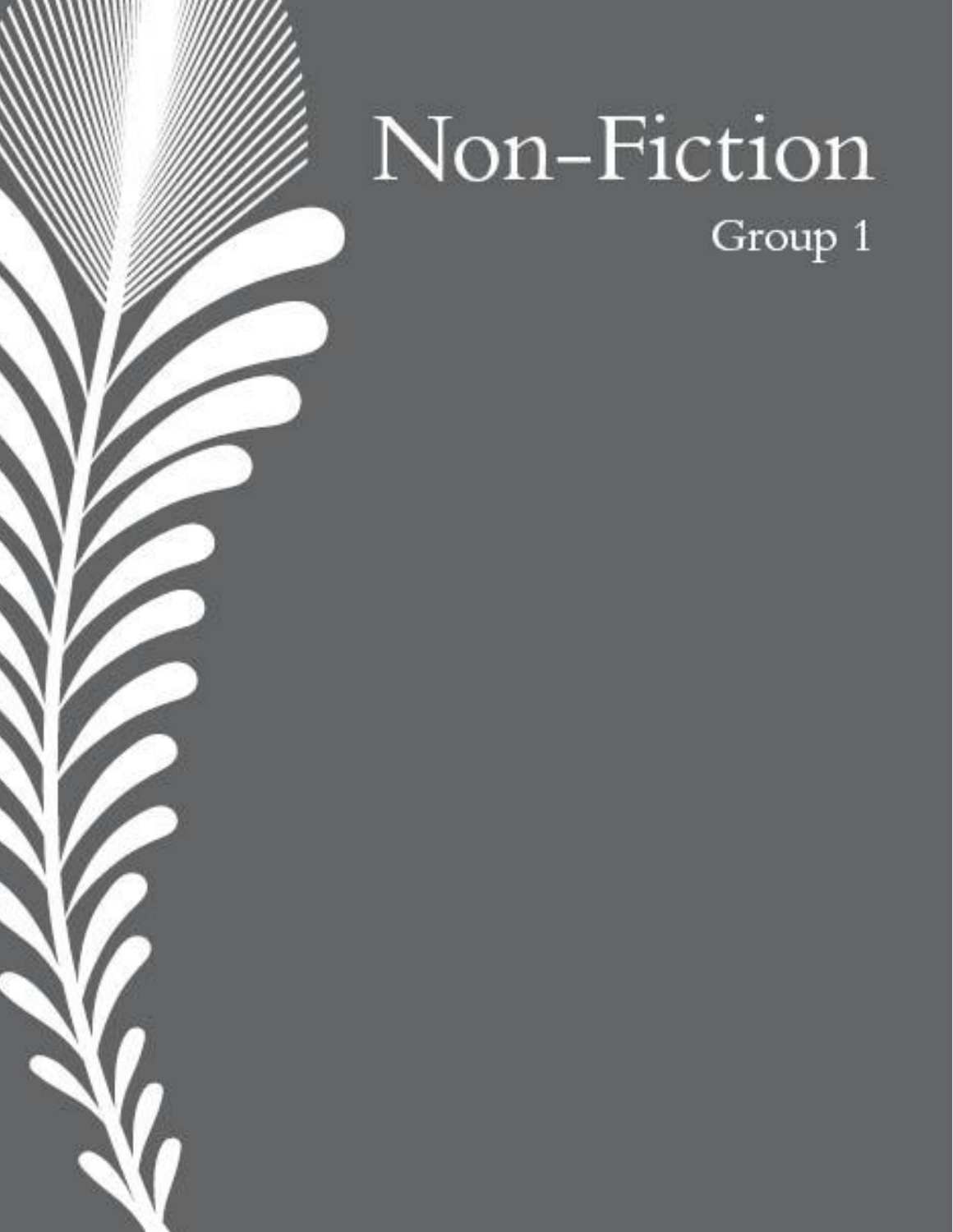# The Mogao Grottos  $-$  got us wondering!

#### Canadian International School of Hong Kong, Daga, Ishana  $-8$

The Mogao Grottos in western China has existed for over 1650 years! It is of great cultural and historical significance, and as such it is recognized as a UNESCO World Heritage Site. Over 2 million people visit the Grottos and its marvellous caves every year. The visitors are left with their mouths open, larger than the cave entrances, in awe, as they journey through the past. But why do they go there? What makes it so interesting? Let's see!

Mogao means peerless as it really is, because it is home to the largest, most intricate and the most breath-taking amount of Buddhist artwork ever created [and maybe even more waiting to be discovered!!!]. The Mogao Grottos took a thousand years to build. That may seem like a very long time, but it took that long because there are 735 caves containing more than 2000 coloured sculptures and 45 thousand meters of frescoes. Now let's visit my personal favourite part of the Grottos. The Library Cave. The Library Cave holds nearly 50,000 ancient manuscripts dating from the early 1000 A.D. Even super cool things like the Diamond Sutra, the world's first printed book was found there!!

Imagine how it would be like, if all the smartest people put their heads together and discuss their ideas. That is what happened in the Mogao grottos thousands of years ago. Unfortunately, visitors can only view 110 of the caves, but that's good enough.

But how were the caves created? A long time ago, around the 4th century AD people from all over the world started to make magnificent things in the many caves. Ever so sadly, in the 1400s, people forgot about it, and they stopped going there. It became a legend, about which people had only heard about. But not for very long! In the 1890s, a monk called Wang Yuanlu rediscovered it. Yay! Three cheers for Wang Yuanlu! He helped the world see one of the greatest creations of mankind, which would have otherwise been lost forever. Luckily the dry desert climate kept the Grottos safe.

I hope that we can preserve ancient and wonderful works of art like the Grottos because they help us take a glimpse into the past, and as they say, studying the past is the best way to create a better future. Would you like to visit the Mogao Grottos? I would! I bet that it will be fun!!

## New Tales from The Mogao Grottoes

Canadian International School of Hong Kong, Ip, Everett  $-7$ 

The mogao grottos is also called the thousand buddha cave is in the Gansu Province, China. The cave was built on a cliff side. The monks started building it from 366 AD for 1000 years, and it was forgotten over the years then was restored.

The magao grottoes was for Buddhist activities, such as meditating and worship. It is in the south side, it was for Buddhist art, but the paint on the art rusted off and over the years people took the sculptures and art or damaged them.

There are 735 caves there. The caves are close to two kilometres long. Inside the caves were a lot of sculptures and art. In the northern side 248 caves are currently found there. They are for meditation, the monks live there. In the southern side 487 caves are there.

The two biggest sculptures both are Maireya Buddhas. The biggest one is 35.5m tall. It is in cave 96. The smallest cave 96. The smallest Buddha is 10cm tall only.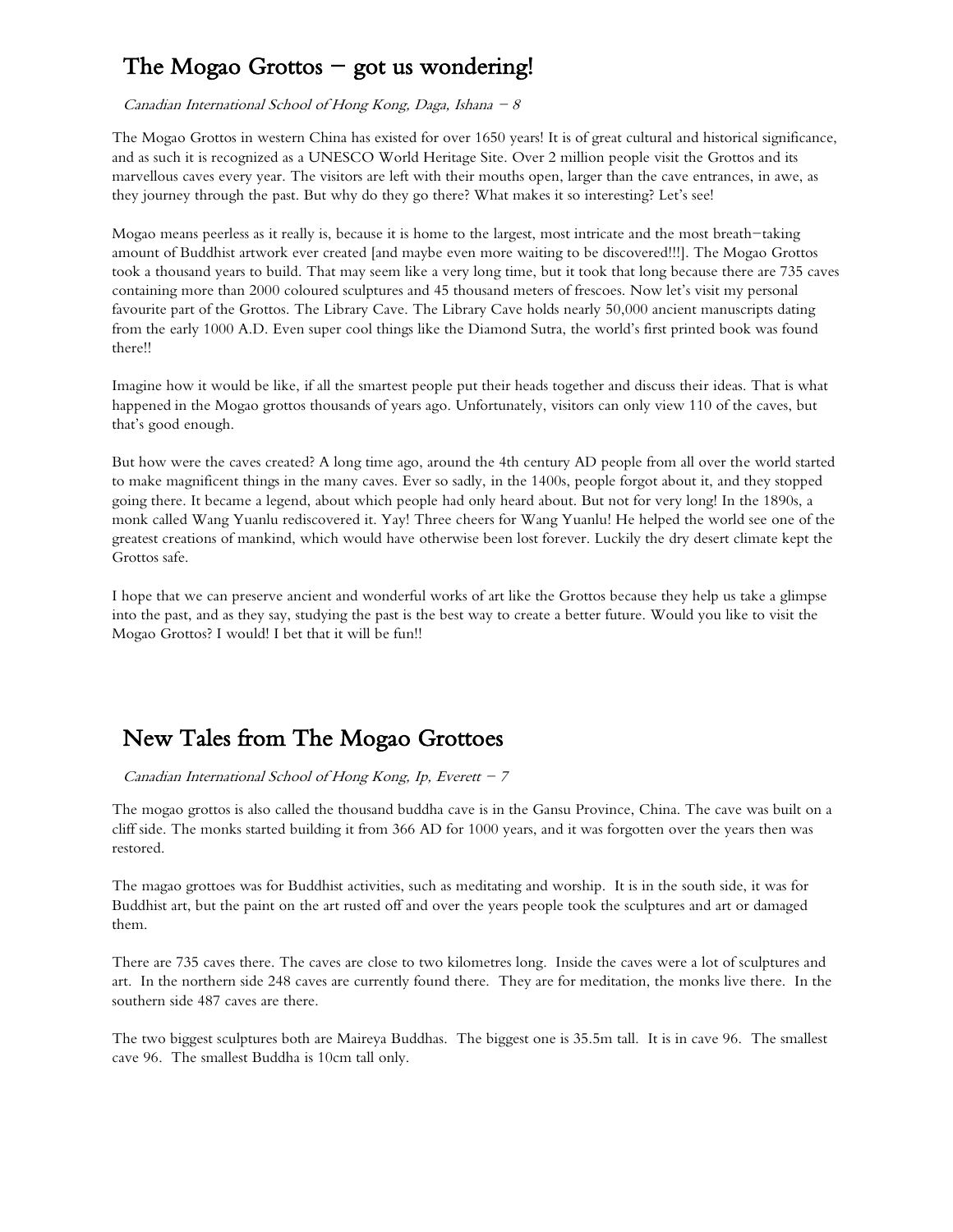# Mogao Grottoes

## Canadian International School of Hong Kong, Li, Noah  $-7$

Mogao Grottoes is on the silk road and it's where lots of countries connect like Europe, Italy, and so on. Magao Grottoes has lots and lots of caves. It has 492 caves or more. It is built there because lots of people travel there to go to the west. It is very old, and it is built over 1000 years ago! It has lots of sculpture, paintings on walls, models, patterns, and much more cool stuff like that. Other countries have sculpture and drawings like that too, but there are not in caves, and there is also not as many paintings, sculpture, and models as Mogao Grottoes.

In Mogao Grottoes, there are lots of different kinds of caves. Some are small, some have two rooms, some have a tower in the middle of the cave, and lots of caves like that. Mogao Grottoes in named like that because Mogao means sandy, and Grottoes means caves.

If you want to know how people make sculpture in Mogao Grottoes, here is how they make it: for small sculpture, smaller than a person, they use wood to kind of make the shape of the sculpture, then use thin dust to cover the hole piece of wood and paint the detail on the dust with a brush. For sculpture that are medium size, as the same big as a grown-up person, they use a wooden piece to be the base, and sticks and branches to make a little sculpture, then, they use some straw to fill in the gaps and to cover the stick and branches. After, they use thick dust to cover the straw. Last, they use thin dust to cover the think dust, and then they use a brush to draw the details. For huge size sculpture, the workers already thought that there's going to be a big sculpture here, so when they dug up the cave, on piece of wall was the shape of the sculpture, and then they covered it with thick and thin dust and detailed it with a brush.

The most thing that impresses me in Mogao Grottoes is the colour because Mogao Grottoes is very old and I didn't know really about Mogao Grottoes, and I thought that there was only the colour of the dust in the drawings and sculpture. I am also surprised that the drawings and not just about Buddha. It's also about daily life, and life not just in Buddha, but about India, middle east, and even Europe! I want to go there, but right now there's covid, so I guess no.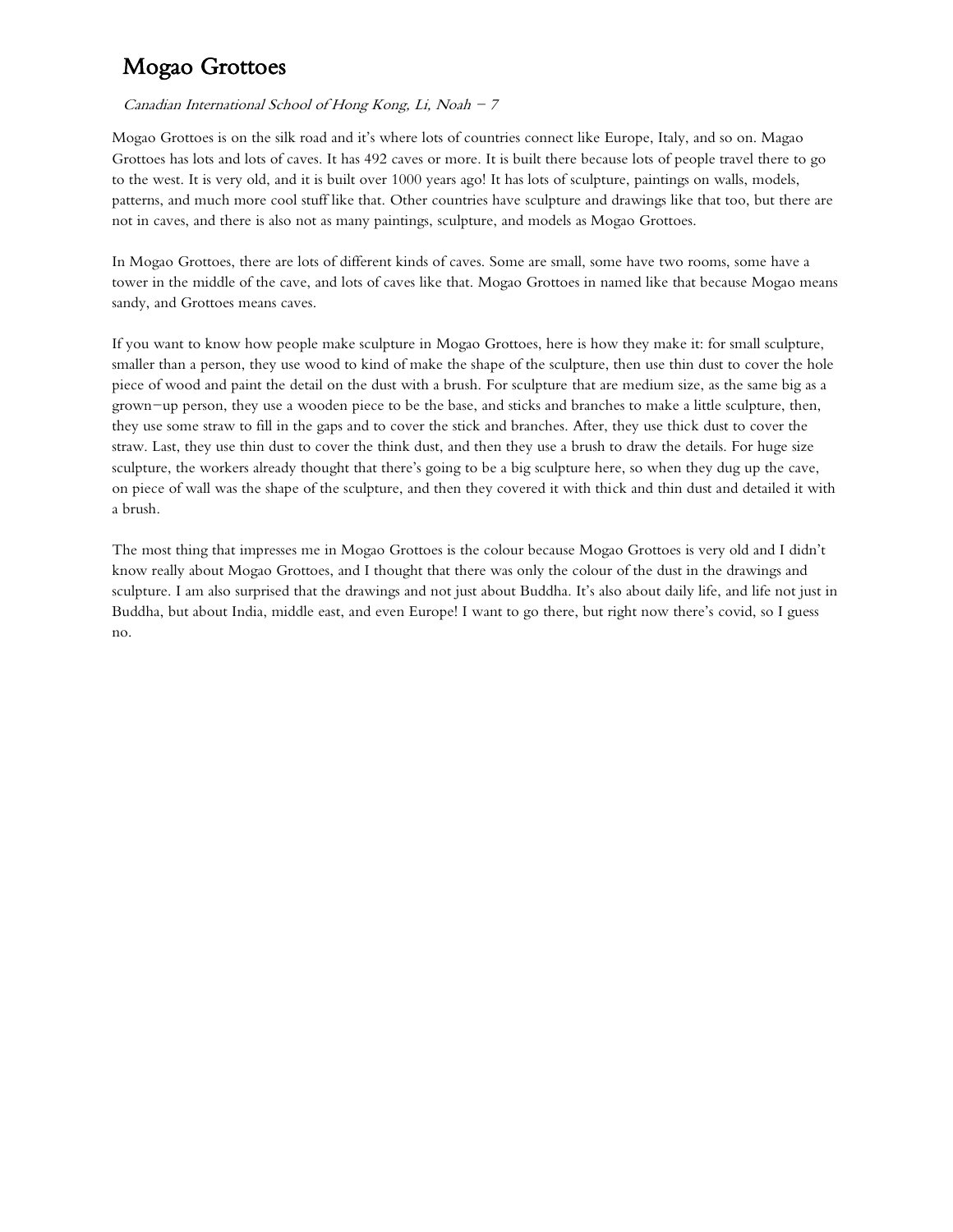# New Tales from The Mogao Grottoes

#### Canadian International School of Hong Kong, Xu, Blair  $-7$

The Mogao Grottoes are a series of caves near Dunhuang in northwest China, which was located on the ancient Silk Road near the Gobi Desert. Hundreds of caves in Mogao contained treasures of Buddhist arts, mostly in the form of wall paintings and sculptures. The Mogao Grottoes had over one thousand years of history, spanning throughout several dynasties that ruled ancient China.

The art works of the Mogao Grottoes showed us what people living one thousand years ago believed and valued. One example is Cave 257. It has seven murals illustrating the tale of the nine-coloured deer. In the story, the ninecoloured deer rescued a drowning man but was later betrayed by him when the queen wanted to kill the deer for its fur. The deer later convinced the King, and the man met his well-deserved fate. The painters used contrasting colours of black, earth red, green, and turquoise to depict different characters and used white to express the inner world of the deer. The key message brought about by the murals was that good deeds bring blessing and evil deeds result in punishment.

Two years ago, I watched the Chinese animation movie made in 1980s about the Nine-Coloured Deer. I was very impressed by the mural-style mythological figures and the decorative colour schemes in it. When doing research for this article, I learned that, to make that animation movie, the animation makers went to the Mogao Grottoes and stayed in Cave 257 for 23 days straight. The animation makers had to hand copy all the characters and the backgrounds as photo-taking was not allowed. At the end of the 23 days, they made thousands of sketches that filled five large sketch books. The animation became a huge success, and most of the children in China watched and enjoyed it.

Cave 17, also known as the "Library Cave", is another fascinating example of the importance of the Mogao Grottoes. It was almost a miracle that Cave 17 was discovered in the first place by a Taoist monk because its entrance was hidden by a wall painting. Its existence was hence not known for centuries. Cave 17 was filled with manuscripts, paintings, textiles, and other documents from various dynasties. A lot about what life was like in China and about traveling on the Silk Road one thousand years ago was learned by studying the art works discovered. Today the manuscripts from Cave 17 are on display in museums and being studied by people around the world.

Why does the Mogao Grottoes matter? Everybody may have a different angle and my answer is, a passage to history. It feels amazing that we can see and feel the beauty created by artists one thousand years ago, and the values shared by people living then still receive echoes from us. Hope I can go to see the Mogao Grottoes with my own eyes the first thing after COVID is gone.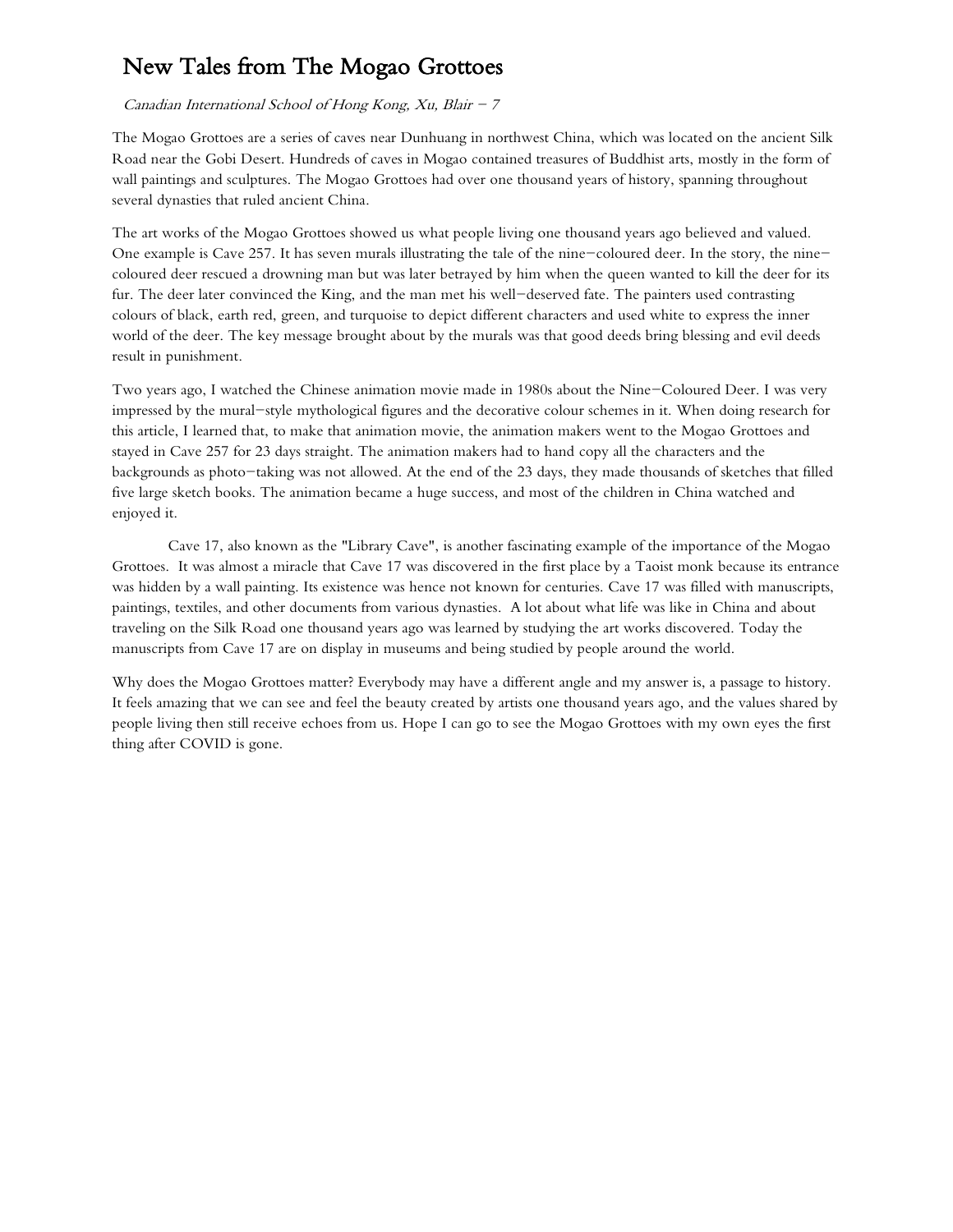# Tales from the Mogao Grottoes

## $Discovery$  Mind Primary School, Wright, Daniel - 8

The story that I am about to tell you is about my journey in discovering the Mogao Grottoes. I come from the town near the edge of the Gobi Desert, where we were paving the path to the caves by hand. The sizes of the caves are varied with the big ones looking robust, while the small icons are exquisite and delicate. The art is so profound and imagination so rich that I was tongue-tied when I first saw them.

During this time, I found the world's largest collection of Buddhist art. I noticed the cave walls were decorated and so were the ceilings with elaborate paintings showing stories of Buddha. The most amazing one of all was the 100 foot tall sculpture, which was the largest.

I found this exciting because it was a melting pot of cultures even though it was a Buddhist site. Art and objects found at Mogao reflect the meeting of different countries along the Silk Road. One of the maps I read told me that China, Central Asia and Europe were trade routes. I saw many manuscripts written in many languages such as Chinese, Sanskrit, Tibetan, ancient Turkish and even Hebrew.

I heard that a Daoist monk named Wang Yuan Lu looked after the caves and he discovered a great collection of documents in history. I was so intrigued. I wanted to know more about the library cave and heard that ancient documents, silk banners and embroidery were found there. The fresco-contents were quite rich, most of them connecting with Buddhism, for example, the life story of Sakyamuni and his good deeds to others by sacrificing what was of his own. The other special thing about the library cave were pictures of life and Medieval China, medical texts, dictionaries, descriptions of music, dance and games.

The best part of my trip to the caves was finding the Diamond Sutra, which was the world's earliest printed book. The date it was printed was 868. The book was printed onto strips of paper and then pasted together to form a scroll!

During my walk around the caves, I could feel a sense of enlightenment. I knew at that moment that Buddha himself must have meditated in the caves before he attained Nirvana. The Mogao caves are the largest caves and it is good to see people coming together to preserve the caves for the future. Though they've been exposed to weathering winds and sandstorms for over a thousand years, the colours of the murals are still bright with clear curved lines. The Mogao caves can teach us so much about art and the creativeness of the artists in Ancient China.

I would definitely recommend going to the Mogao Grottoes and having a look at it yourself. I hope you discover the beauty of ancient China in the caves just as I did.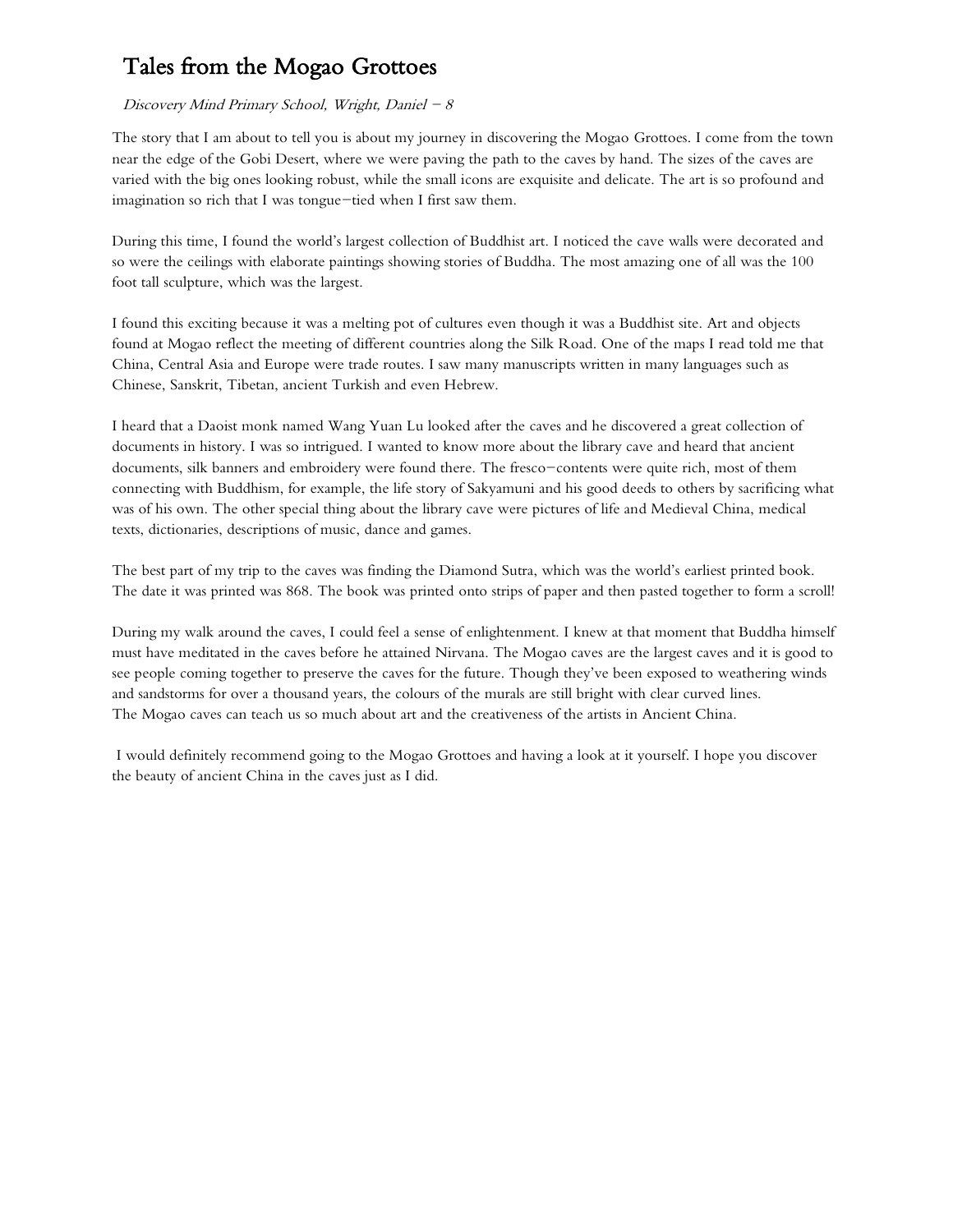## The Forgotten Caves

## Li Sing Tai Hang School, Manglicmot, Mark Kristopher  $-8$

Caves…what's the first thing that comes to your mind about caves? Big boulders of rocks, pebbles or a bat hanging on darkness of the caves…mmm...I bet you didn't think of hundreds of paintings, murals, sculptures and Buddha, let us explore the history of the Mogao Caves.

One evening in 366 A.D. when a Buddhist monk named Yuezun was making the long journey to Western Paradise, he was stopped by a mountain near Dunhuang and rested there. Suddenly, the mountain began to glow and so a thousand Buddha were blazing on a cliff. The monk decided to stay and learn painting and sculptures and this also inspired him to build a cave.

Years later, a second monk named Fanliang joined him to build and filled a second cave with paintings and statues. It became a pilgrimage site for Buddhist and many others. Buddhist monks collect sculptures and many pilgrims passing the caves are painted murals inside the cave. Many of the caves was constructed by the members of the ruling family of Northern Wei and Northern Zhou. It builds for the monks to prepare themselves according to their religious beliefs and a place for meditation.

Centuries later, the Mogao caves were forgotten and some of the caves have been blocked by sand and a monk named Wang Yuanlu discovered the hidden library cave which you can find the world's oldest book called the Diamond Sutra and there are nearly 50,000 manuscripts.

Wow! The history of the Mogao Caves is so amazing and fascinating. I feel like if I was reading a great discovery of history, I was surprised how they built the caves not only one, but hundreds and a thousand Buddha's paintings, murals and sculptures. It's like living in a magical world.

Today, the Mogao Caves are the world's heritage site. It was forgotten for many years, but because of its uniqueness, it remains remarkably well preserved. With 492 well preserved Mogao Caves with artworks, this breathtaking hidden treasure was the most protected sites and was put under the protection of National Law. And Mogao Caves mean 'Peerless Caves" and one Buddha statue is over 30 metres tall and the caves contain the world's largest Buddha collection. For over many years, many archaeologists study on what ways to preserve the Mogao Caves temples for the future.

New technologies use 3-D scanning to share data to other people around the world. Experts use advanced technologies to provide wider access to the world's famous ancient murals. Many tourists are enjoying the views of the Mogao Caves. Mogao caves can also teach you a lesson, it teaches you that the more hard work you put into something, the more you can achieve your goal.

This hidden treasure was once forgotten, but it's still recognized in its true form by some and is still as important as before.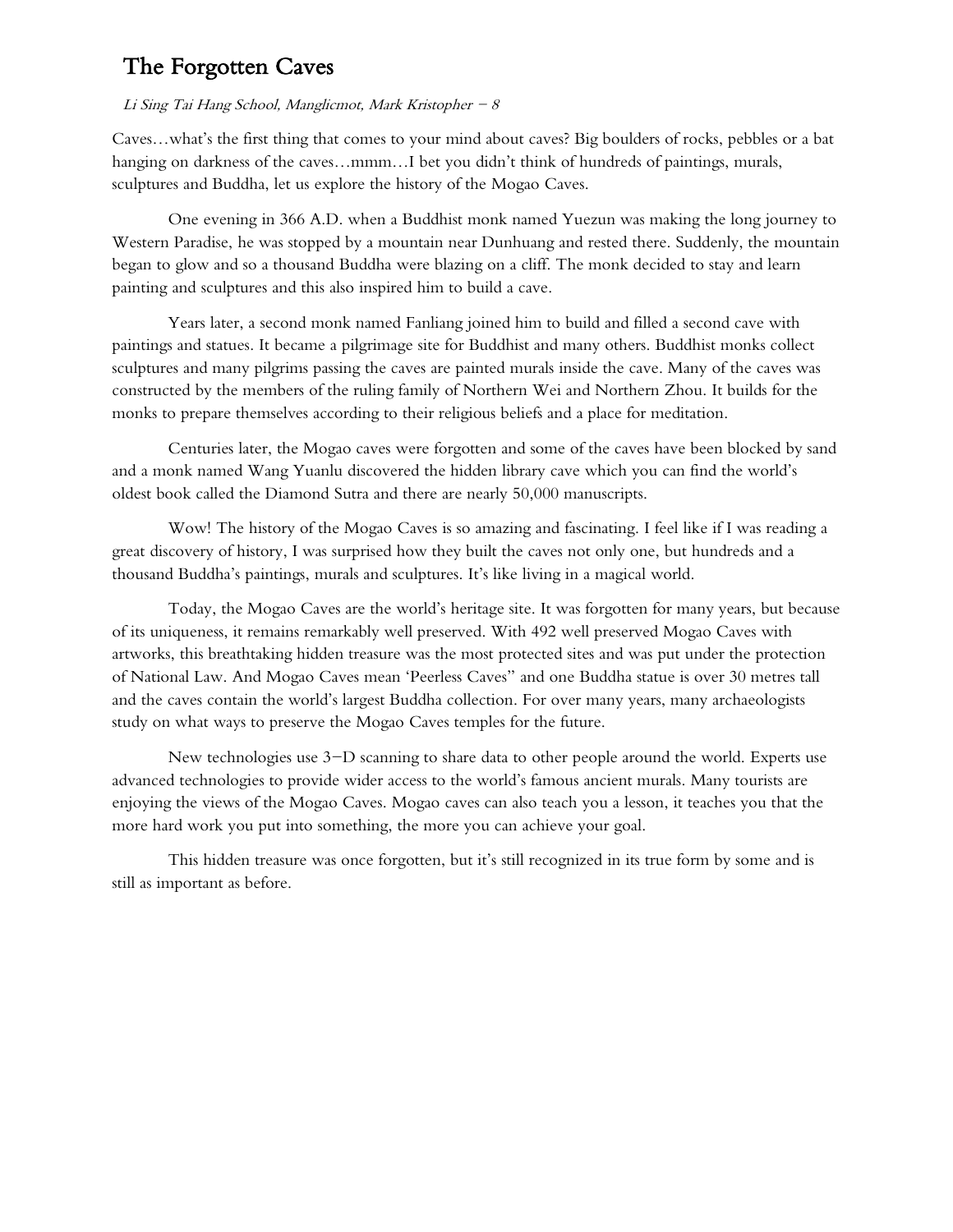# New Tales from the Mogao Grottoes

Po Leung Kuk Choi Kai Yau School, Tse, Yui Hang Makis  $-9$ 

Long, long ago, according to legend, a monk (a religious man) named Yuezun had a vision of a thousand luminous Buddhas on a cliff face in Mogao, which inspired him to begin exploring the caves.

All together there are 735 caves and about 492 with artwork and sculptures. There are about 45,000 square meters of murals (an artwork drawn on a wall), more than 2,000 painted clay figures and five wooden structures. The sculptures are created during Northern Liang (A.D. 397-439), Northern Wei (A.D. 386-534), Western Wei (A.D. 535-556), Northern Zhou (A.D. 557-581)., Sui (A.D. 581–618), Tang (A.D. 618–906), Five Dynasties (A.D. 907–960), Song (A.D. 960-1279), Western Xia (A.D. 1038-1227) and Yuan (A.D. 1279–1368) Dynasties. Most of the sculptures were created by the Five Dynasties period. By that time the people had run out of space and could not make any more grottoes. But still, there are a lot of grottoes.

Mogao Caves were occupied by Buddhist monks from the end of the 19th century up to 1930. In 1900, the priest Wang Yuanku discovered the famous Hidden Library, a trove of 50,000 documents, including the Diamond Sutra, the world's oldest book. But in 1907, the British-Hungarian archaeologist Sir Aurel Stein paid Wang four silver pieces and took thousands of manuscripts, silk scroll paintings and wood slips, and the Diamond Sutra out of China. These are now housed in the British Museum, the British Library and the National Museum in New Delhi.

The grottoes contain Buddha and Bodhisattva statues and lots of paintings, such as paradise, asparas (angels), religious scenes, et cetra. Did you know that the oldest cave dates back to the  $4<sup>th</sup>$  century?

The largest cave is very tall. It is 130 feet (3,962.4 cm) high! It contains a 100-foot (3,048 cm) tall Buddha statue installed during the Tang Dynasty (A.D. 618-906). Lots of caves are so tiny that they can only accommodate very little people at a time. The smallest cave is only 1 foot tall (30.48 cm)!

Carved out between the 4<sup>th</sup> and the 14<sup>th</sup> centuries, the grottoes have survived the ravages of war, pillage, nature and neglect.

It is such a miracle for these caves to have survived for such a long time!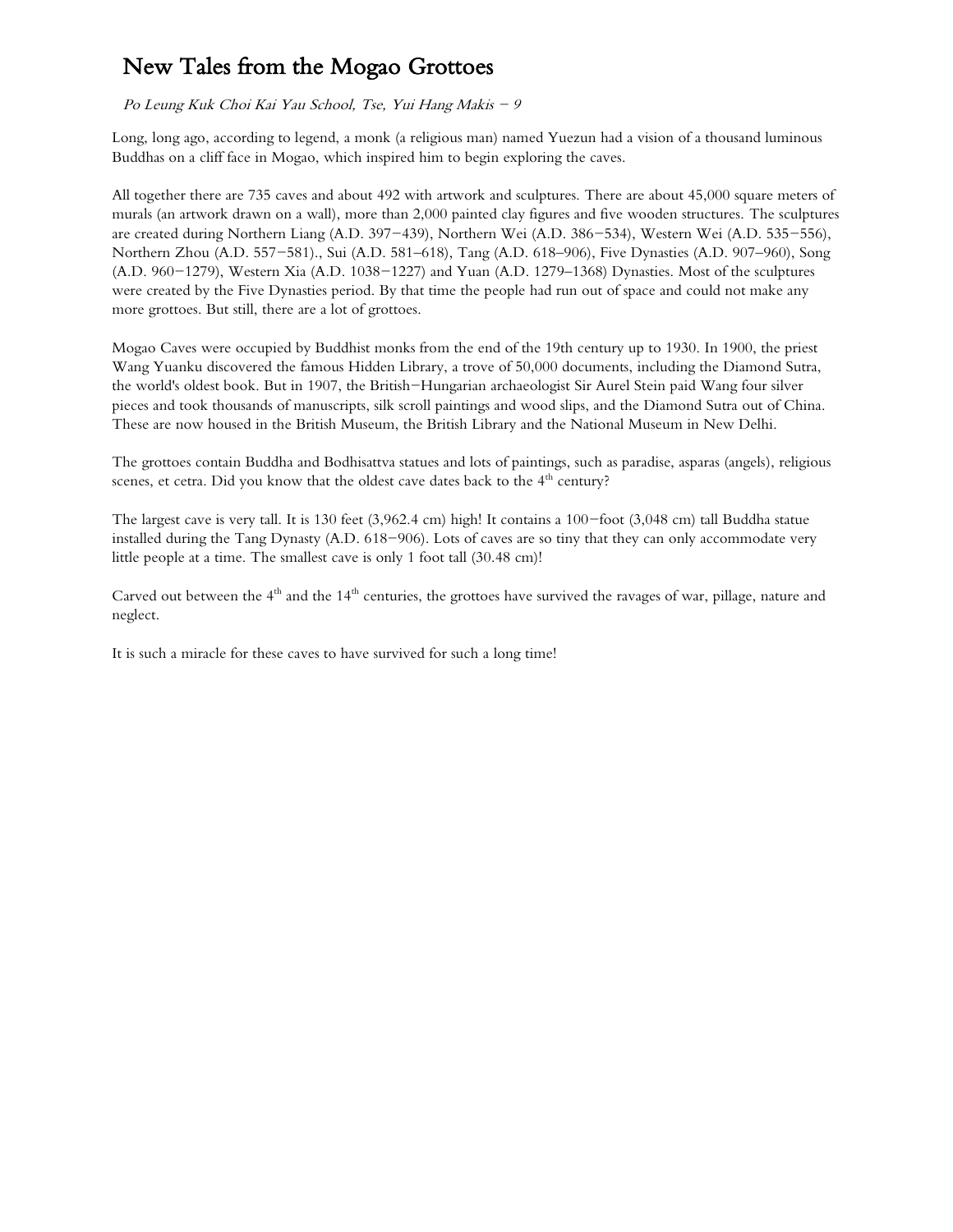## Treasures of the Mogao Grottoes

#### Regents Primary School of Shenzhen, Guo, Xinmiao - 9

Magnificent art treasures are filling the famed Mogao Grottoes, among the ancient and consummate creations in China carved in the Mongolian conquest. The grottoes show an uninterpreted history of Chinese painting over nearly a thousand years.

The Mogao Grottoes, popularly known as the Thousand Buddhas Caves, were built on the eastern cliff of Mingsha Mountain, 25 kilometers to the southeast of Dun Huang city. In 366 A.D. a monk named Yunezun bad a vision of the Buddhas over the Sanwei Mountain opposite the cliff of the Mingsha Mountain, so the devout believer set out to build the first caves into the cliff. Afterwards more and more caves were excavated over a thousand years. The Grottoes are the largest globally and are the best preserved treasure  $-$  house of Buddhist art, housing 492 caves, 45,000 square meters of murals, and about 3,000 painted statues.

## New Tales of the Mogao Grottoes

#### Regents Primary School of Shenzhen, Liu, Xinyuan  $-9$

I have never seen the Dunhuang Mogao Grottoes before, so it's very mysterious in my mind. I researched the information through the internet.

The grottoes in the Mogao Caves are the world's largest and oldest treasure house of Buddhist art. The Dunhuang Mogao Grottoes, also known as the One-Thousand-Buddha Grottoes, are located on the eastern, rocky side of Singing Sand Mountain, near Dunhuang City Gansu Province. According to historical records, their carving was started in 366 AD and continued for about 1,000 years.

In 1900, a total of 4,500 valuable cultural relics dating from 256 AD to 1002 AD were found in the Buddhist Sutra Cave, including silk paintings, embroidery, and documents in rave languages such as ancient Tibetan and Sanskrit. This is regarded as one of the world's most significant oriental cultural discoveries.

About 50,000 cultural relics were found in a sanctum sealed behind the northern wall of Grotto No. 16. These articles included Buddhist sutras, documents, embroidery works, and paintings from the  $4<sup>th</sup>$  to the  $12<sup>th</sup>$  centuries.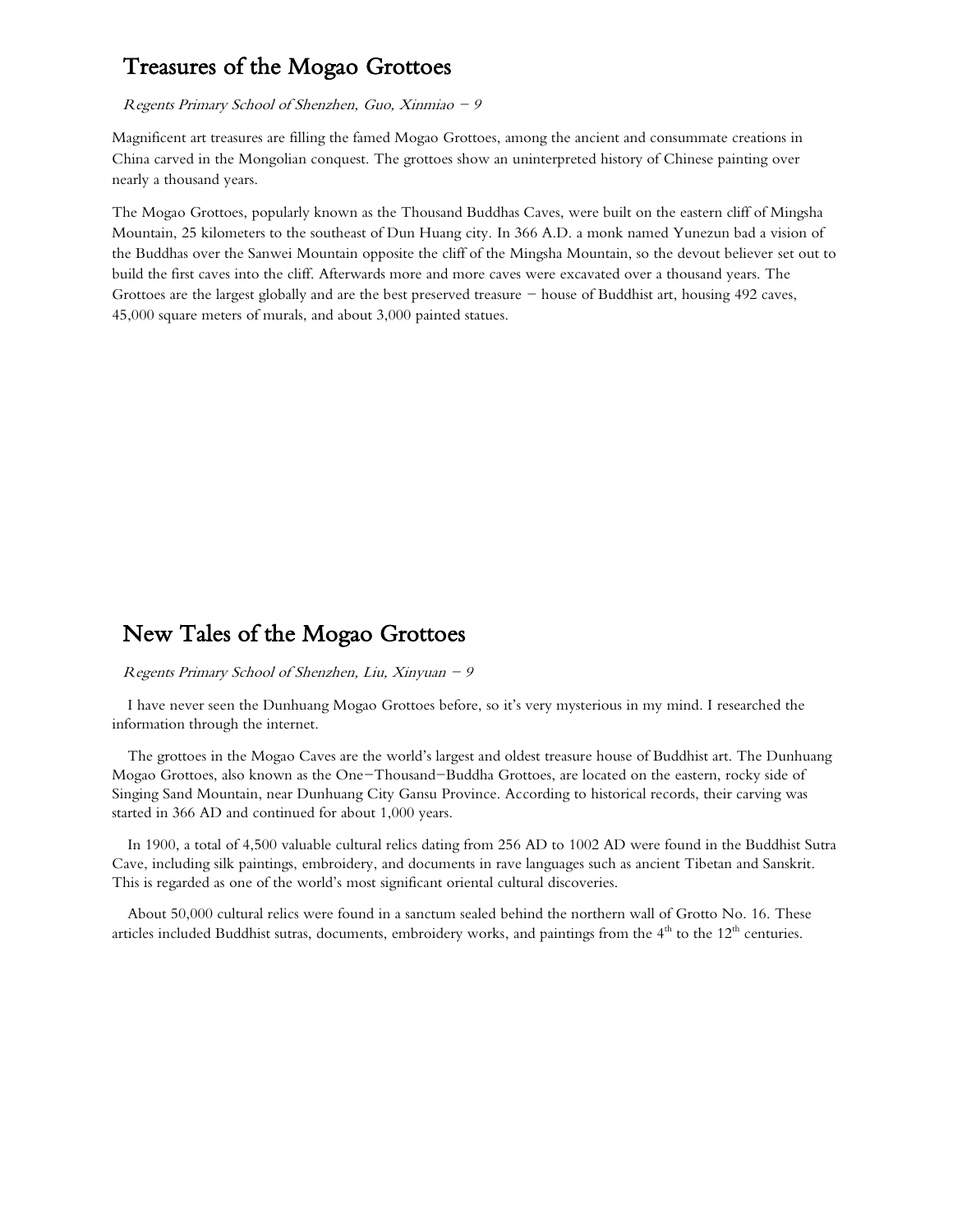## The Mogao Grottoes

#### Shanghai Singapore International School, Krishna, Rohan – 8

The Mogao Caves, or the Thousand Buddha Grottoes, situated in the east of Dunhuang-China are known for their figures and divider canvases, seething 1000 years of Buddhist craftsmanship by the Sui and Tang lines. The Mogao caves has turned into a position of love and a sacred spot for the general population.

From the fourth until the fourteenth century, the caves were developed by priests to fill in as holy places with assets from givers. The Mogao caves were locked in by the Buddhist priests from the end of the nineteenth century up to 1930. In 1900, the cleric Wang Yuanku founded the well-known Hidden Library, a treasure of 50,000 records including the Diamond Sutra  $-$  the world's oldest book.

The fascinating elements inside the caverns of the Dunhuang are the improved caverns dividers and roofs adding up to near 500,000 square feet. They are covered with elaborate artworks portraying accounts of Buddha. The Buddhist sutras are representative of the cavern benefactors, and are decorated with plans and scenes of social and business life.

# The Guardians of the Mogao Caves

## St. Paul's Co-educational College Primary School, Chan, Kalista - 6

Once upon a time, there was a Chinese monk called Shao-long. Shao-long loved to create different artworks like paintings and sculpture. He also wrote many books to advocate Buddhism. He wanted to show the world his wonderful artworks therefore he decided to travel from China to the Western countries with his artworks and literature through the Silk Road.

Shao-long commenced his journey from the starting point of the Silk Road - Chang' an. He walked and walked then he arrived a desert in Dunhuang. As the desert was too large, Shao-long eventually got lost. He finished all his food and water and he felt so hungry and thirsty. He could not find the exit or place to rest so he finally fainted out. Suddenly, "someone" was licking Shao-long's face. He woke up in a shock and he saw so many desert animals including camels, lizards, snakes and foxes were surrounding him. The foxes shake their heads to show him there were footprints on the desert. He followed the footprints and found an oasis! There were so much fish and fresh water for him to eat and drink. He felt so amazing and he strongly believed that there must be some spirits guarding this place.

After Shao-long recovered, he decided not to continue his journey to the Western countries. He wanted to discover this miracle desert so he started to visit around. He finally arrived a mysterious place called the Mogao Caves. To be thankful for the desert and animals saving him, he put all his paintings, sculptures and literature into the caves. Days by days, he kept designing more artworks to put inside the Mogao caves. He also encouraged more people to visit the desert and contributed in the decoration of the decoration of the caves.

One day, a group of robbers came to the Mogao Caves. They wanted to steal all the artworks and literature to sell so that they could have so much money. Shao-long and all the other artists were standing at the entrance of the Mogao Caves, holding their hands together to protect the caves. After a big fight, the robbers won as they had swords and knives. They stole all of the artworks and left. When they passed the desert, a horrible sandstorm suddenly appeared. There were strong wind and sand that they couldn't open their eyes. At the same time, all of the desert animals attacked the robbers. The sandstorm stopped, the robbers were covered by the sand and all died. Unbelievably, all the artworks and literature were lying on the surface of the sand and none of them had been damaged. Shao-long and the artists took back all the paintings and literature back to the Mogao caves. They were all surprised by the magical spirits protecting the desert and the caves.

Since then, Shao-long and many Chinese artists designed more and more beautiful artworks and literature for the caves to show their thankfulness to the guardians of the desert. The Mogao caves became a famous art gallery in China.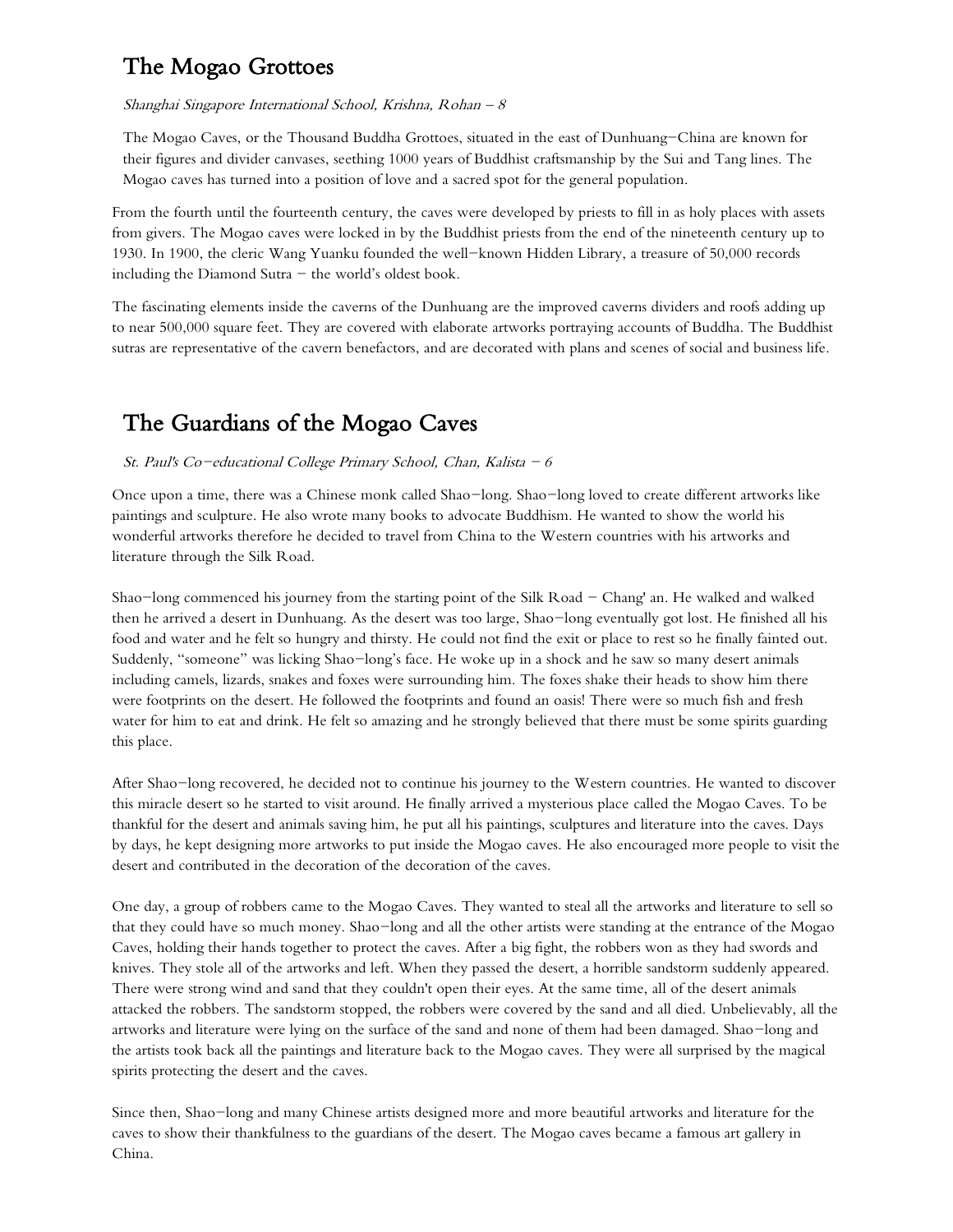## In the Eye of the Beholder

#### St. Paul's Co-educational College Primary School, Lee, Madeleine Sofia - 7

Out in the edge of the desert in the farthermost roads of north-western China lay a small town that stood in the crossroads of Eastern and Western Asia. It was the last stop where travellers would be able to find some shelter and refuge from the sand dunes that would go as far as the eye could see in every direction. This small town served as a physical and commercial crossroad, but more importantly was the portal through which Islam, Christianity, Judaism, and Buddhism would enter China.

A man of small stature, Wang Yuanlu, endured famine in his younger years and had also served as a soldier. He turned to Taoism as his life purpose to make sense of his suffering. He encountered the Mogao Grottoes in the middle of the desert that had been painted with a myriad of Buddhas and appointed himself as guardian to them. One day, while repairing the walls, he found a crack in a door that led to a secret chamber. Inside, were thousands of white cloth bags and in each bag were scrolls of manuscripts, fabrics, and silk flags. Having never been educated, Abbott Wang was unable to read the manuscripts; however, sensing their importance, he retrieved a few and sent them to local Chinese governors in an effort to raise money for his restoration work.

News of these manuscripts traveled word of mouth, and soon two explorers of European heritage made their way to Dunhuang to try and acquire these secret treasures. Frenchman, Paul Pelliot, befriended the Abbott and was given access to the secret chamber. For three weeks, Pelliot worked tirelessly and with breakneck speed. Crouched in the little hole in the wall, under the small flicker of a candle, he peered into thousands of scrolls. His fluency in Mongolian, Arabic, Persian, Tibetan, Sanskrit, and Chinese quickly came to use and as he had a photographic memory, he was able to comprehend the scrolls, categorize them in his mind, and pick the ones that had the greatest historical value. After much negotiation and haggling with Abbot Wang, Pelliot secured his lot of scrolls for 500 taels and traveled by horseback for two years to Peking before bringing them back to Paris to showcase them for the world to see.

In a moment in time, a poor local man survived the desert by selling what he beheld were illegible scrolls to facilitate his mission of serving his temple gods. An educated foreign man pursuing his passion of Asian language, culture, history, and art made the discovery of his lifetime seizing what he beheld were treasures beyond belief. These two men, in spite of pursuing their own self-interests, ended up contributing to humanity by preserving these treasures for the world to see.

## Mogao Grottoes – Embrace Different Cultures

## St. Stephen's College Preparatory School, Cheung, Nga Ting Annette  $-9$

My interest in the Mogao Grottoes, Dunhuang, acclaimed as an "Encyclopaedia of the Middle Ages", is induced by my love of "Journey to the West", the Chinese novel following the journey of the Buddhist monk, Tang Sanzang, and his entourage, to Dunhuang and how the monk and the Monkey King were painted in one of the caves! If one extract from one wall painting relates to the great Chinese classical novel, what about other breathtaking secrets?

The Mogao Grottoes are located in Dunhuang, Gansu Province, People's Republic of China. According to the International Council on Monuments and Sites of April 1987, the Mogao Grottoes comprise 492 cells, 200 Buddhist sculptures, and approximately 45,000 square meters of murals. They witness the civilisation of ancient China for more than 1,000 years from 366 A.D. for several dynasties, like the Tang, Song and Yuan Dynasties, as well as the transcontinental history and propagation of Buddhism in Asia. Trades, arts and communications were freely exchanged in this strategic area of the ancient Silk Road and Chinese, Tibetan, Hebrew and other manuscripts were found in this melting pot of cultures.

The Mogao Grottoes are justified in being on the World Heritage List of 1987 because they fulfil six of the ten World Heritage criteria. For example, they represent a masterpiece of human creative genius and a unique testimony to a civilization over a span of time. Amongst the brilliant works, I like the Dunhuang flying Apsaras, the symbol of Dunhuang murals, most. Their faces and artistic styles change over different periods to embrace the influences of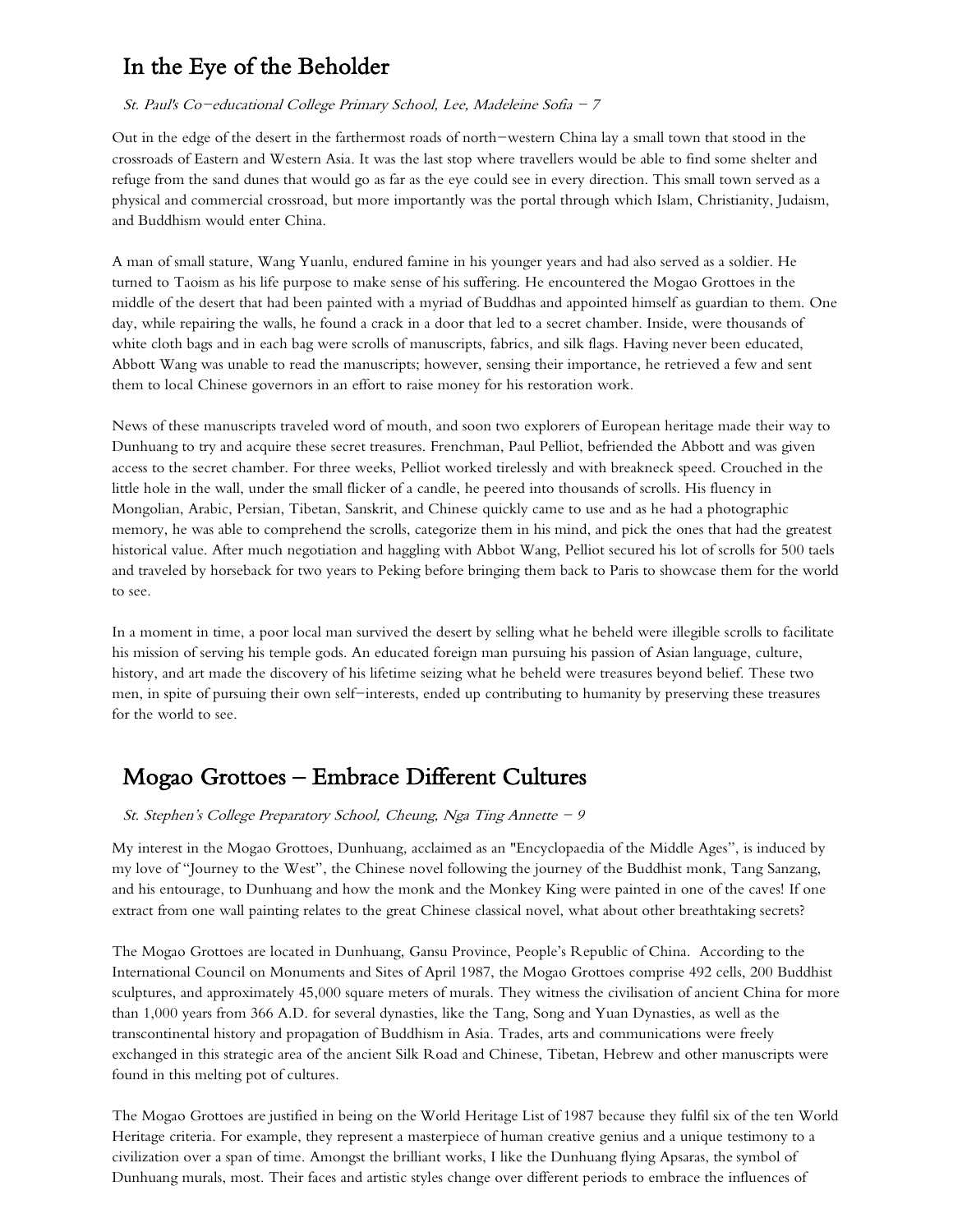China, India, Greece, Tibet and Mongolia. These flying Apsaras can dance freely in the sky with ribbons. If they joined the Olympics rhythmic gymnastics competitions, they would surely win the gold medals!

If the Mogao Grottoes were not rediscovered in 1900, I would not feel the pulse of the ancient Oriental cultures and the adventures in "Journey to the West". However, since the opening of the Mogao Grottoes, the original internal ecology, including the murals, architecture, and painted sculptures, has deteriorated, discoloured, darkened or peeled off due to heat, carbon dioxide and humidity from excessive tourism. Its external ecological problems become more severe due to natural erosion from the encroaching Gobi Desert nearby and other natural disasters.

Luckily, besides restrictions on where visitors can enter and a recyclable water use method to relieve the ecological pressures, a three-dimensional "Digital Dunhuang" project capturing its heritage resources, at [www.e](http://www.e-dunhuang.com/)[dunhuang.com,](http://www.e-dunhuang.com/) has been developed by the Dunhuang Academy to help preserve and maintain the Grottoes by encouraging visitors to explore them online rather than in person.

The Mogao Grottoes' embracing of Buddhism and Chinese cultures, though different from those of other countries, touches and reminds me to understand any culture, religion or tradition, not only in an algebraic way through their symbols and scripts, but with a thorough understanding and respect of its origin, developments and interactions with various aspects of the world. Let's protect and treasure the Mogao Grottoes for our future generations!